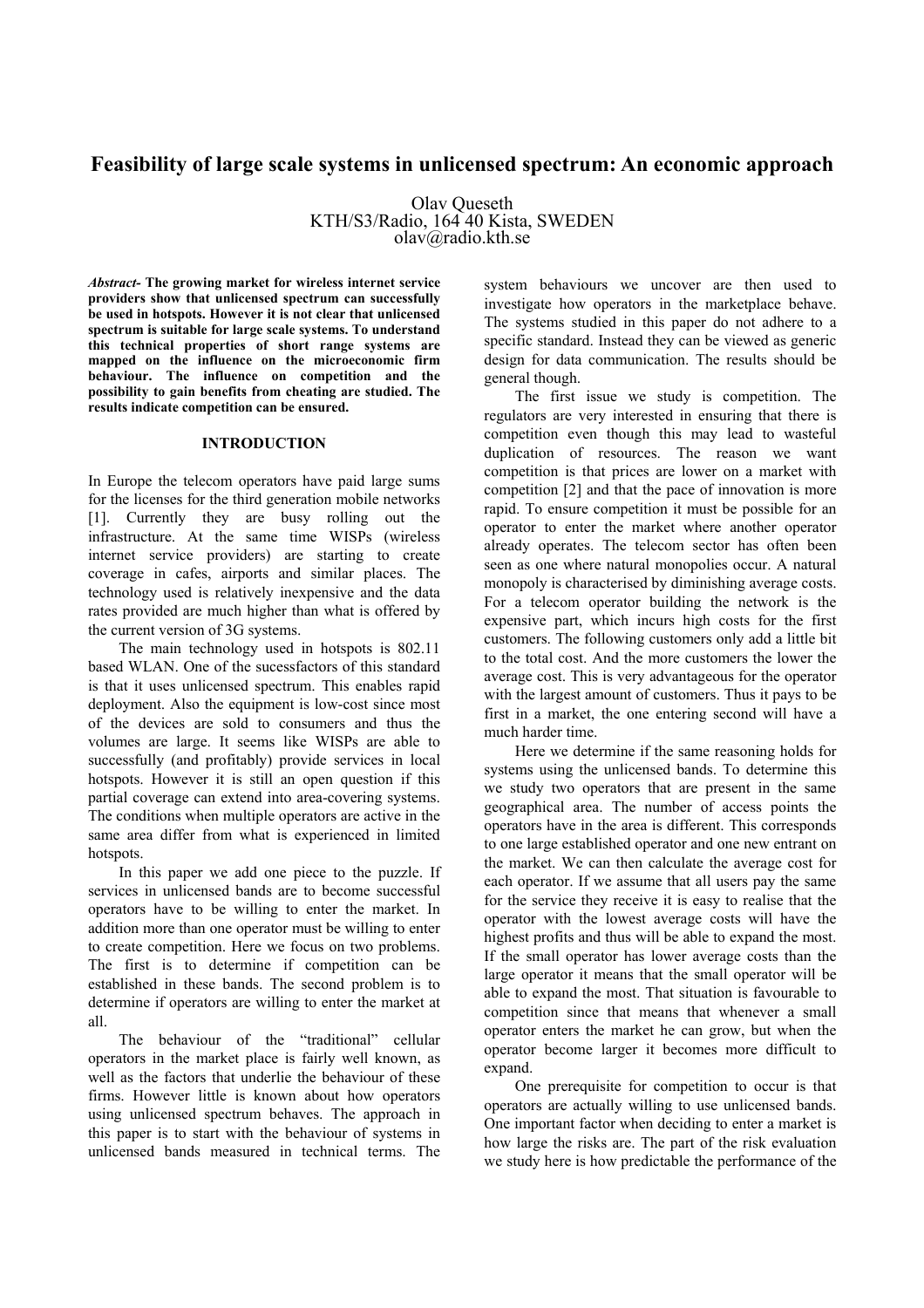infrastructure is. This can be further divided into two issues. The first is how predictable the performance is when an operator follows the rules for using the spectrum.

The other issue is if an operator can benefit from not following the set rules or specifications, i.e. by cheating. It is interesting to know both how much the operator can gain and how that influences the other operators. Ideally it should not be possible to cheat, but if it is possible the gains should be low compared to the costs, and the influence on the others should be minimal.

# **MODELS AND ASSUMPTIONS**

In this paper we concentrate our studies on two competing systems that are employed in an outdoor environment. This assumption influences the choice of propagation models. The reason is that the outdoor environment is that there is where competition is likely to occur first. The propagation is modelled using the Okumura-Hata model [3]. Thus the propagation loss is modelled as  $L=21+35\log(R)+X$  where R is the distance between the transmitter and receiver and X is a normal distributed variable with variance 8 dB.

The two systems consist of hexagonal cells with the access points in the middle. I.e. we consider only omni-directional antennas. The two networks are shifted half a cell in relation to each other. Thus the interference problem is at its worst, since many users will be far from "their" accesspoint and close to an interfering access point. To be able to study operators of different sizes the operators also have different number of access points per area unit. In order to still be able to maintain the regular pattern we use the relationships, 1:1, 1:2.25, 1:3 and 1:4. These have the properties that only a few cells can be made to cover the same area, thus the computational complexity is reduced since only a few cells must be simulated.

The users are located according to a 2D poisson process with on average 50 users per cell. This number is quite large to ensure that there are enough users to fill the available capacity of the cell. Users are stationary.

The behaviour of the systems is determined by means of computational experiments. The experiments are carried out in a cellular network using frequency hopping as multiple access scheme. Dynamic channel allocation is also a technique used in unlicensed spectrum, e.g. by DECT systems. The behaviour is similar to frequency hopping since DCA also relies on orthogonal channels.

The frequency hopping system uses a random hopping sequence on 75 channels. The hopping sequences in one access point are orthogonal, i.e. there is no interference between users in the same cell. In addition adjacent channel interference is not considered. The data in one hop is considered to be successfully received if the (instantaneous) signal to interference ratio exceeds 11 dB. If the C/I is less than that transmission fails and the data is resent. The channel data rate is 10 Kbit per second.

The computational experiments focus on the downlink, i.e. the link from an access point to a user. This is the direction that is likely to be most utilised since users are more likely to consume information than generating it. The traffic model is one that models web traffic [5]. Each user carries out a number of sessions consisting of a number of packets of varying lengths. The session interarrival time is exponentially distributed. The number of packets in a session is geometrically distributed with mean 10 packets. The packet interarrival time is a truncated pareto distribution with  $\alpha$  1.2, the min is 0.84 s and the maximum is 333 seconds. The packet length is lognormal distributed with mean 5 Kbytes and variance 15 Kbytes. To achieve different traffic loads the session intensity is varied.

Since we are interested in the cost per user we add as many users as possible to the systems. Then the cost can be defined as the number of access points required per user. It would be possible to fit any number of users if there were no requirements on throughput and delay. Thus we set a limit on throughput (50% of maximum throughput) and require 95% of the users too be satisfied.

#### **CRITICAL AREAS**

In order to better understand the behaviour of frequency hopping systems in unlicensed bands and to explain the results in sections 4 and 5 we define the critical area for a communication link. The critical area is the area where one or several transmitters disrupt the communication on a communication link.

Assume that all transmitters use a fixed transmission power  $P_{TX}$ . Also assume that data is successfully received if the signal to noise ratio is larger than a specific threshold  $\Gamma$ <sub>T</sub>. We assume that the system is interference limited, i.e. there is no thermal noise and finally we only consider distance dependent fading with parameter α.

Let r be the distance from the transmitter to the receiver. Also let ri be the distance from interferer i to the receiver. For N interferers we can calculate the signal to interference ratio as:

$$
\Gamma = \frac{P_{TX} \frac{C}{r^{\alpha}}}{P_{TX} \sum_{i=1}^{N} \frac{C}{r_i^{\alpha}}} = \frac{1}{r^{\alpha} \sum_{i=1}^{N} \frac{1}{r_i^{\alpha}}} > \Gamma_T
$$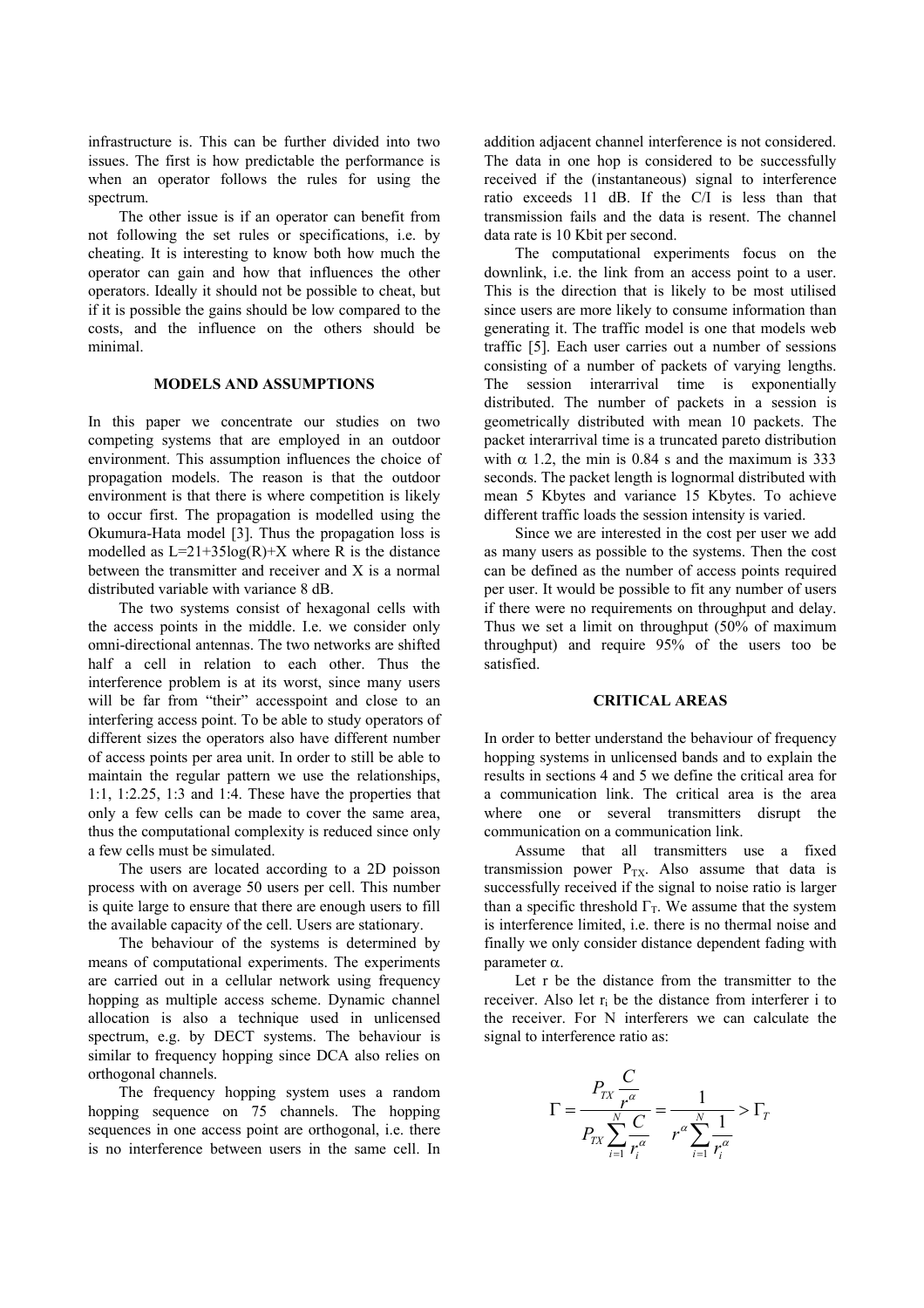Where C is a implementation dependent constant to account for antenna gain etc. For successful transmission Γ has to be larger than  $\Gamma_{\text{L}}$ . If N is 1 we can easily calculate the minimum radius an interferer can be located at without disturbing the communication. We denote this distance  $R_1$ .

$$
r_1 > r \cdot \sqrt[\alpha]{\Gamma_T} \ ; \ R_1 = r \cdot \sqrt[\alpha]{\Gamma_T}
$$

For the case when N is 2 the situation is more complicated. If one interferer is located at a distance slightly larger than R1 the other can be located almost anywhere. However we make a bold simplification and assume that all interferers are located at the same distance from the receiver. Now we can compute R2 since  $r1 = r2$ . In a similar manner we find for arbitrary N.

$$
R_N = r \cdot \sqrt[\alpha]{N \cdot \Gamma_T}
$$

As an example we  $R_1$  to  $R_4$  for a receiver located at the cell border (figure 1) and for a user located halfway to the cell border (figure 2),  $\alpha=3.5$  and  $\Gamma_T=10$  dB. The interpretation of the figure is that if there is at least one interferer in the centre area the communication fails. If there is at least 2 interferers in the first ring (and none in the centre) the communication also fails.



Figure 1.Critical area for a user located at the cell border.

There are some observations we can make from the figures. The most obvious is that for a long link the critical area increases dramatically compared to a short one (distance squared). Another observation is that the area in the centre is much larger than the other rings. At the traffic loads at which a system operates, i.e. when the quality levels are acceptable there are not many active interferers on each channel. Thus the probability that there is at least one interferer in the centre area is much higher than the probability that there are two in the first ring and so on. Thus in most cases a disruption in the communication is caused by an interferer in the centre area.



Figure 2.Critical area for a user located halfway between the access point and the cell border.

#### **COMPETITION**

When we run the computational experiments we get the results in figure 3.

We can see that for the same access point density the operators share the total available capacity so that the total capacity is the same. However when operator 2 increases his access point density that is not the case. When most of the traffic belongs to operator 2 the traffic that can be supported per access point is the same, which is expected, since the system is interference limited and the increased access point density just corresponds to a scaling of the system.



Figure 3.Feasible regions for different access point densities. In the feasible region 95% of all users are satisfied.

Since it is operator 2 that expands his network we let operator 1 keep the same amount of traffic. With traffic in both networks the amount of traffic that can be carried per accesspoint for operator 2 decreases. The explanation is the effect of the interference from users in network 2 on the users in network 1. For operator 1 the length of the communication links does not change which means that the size of the critical area does not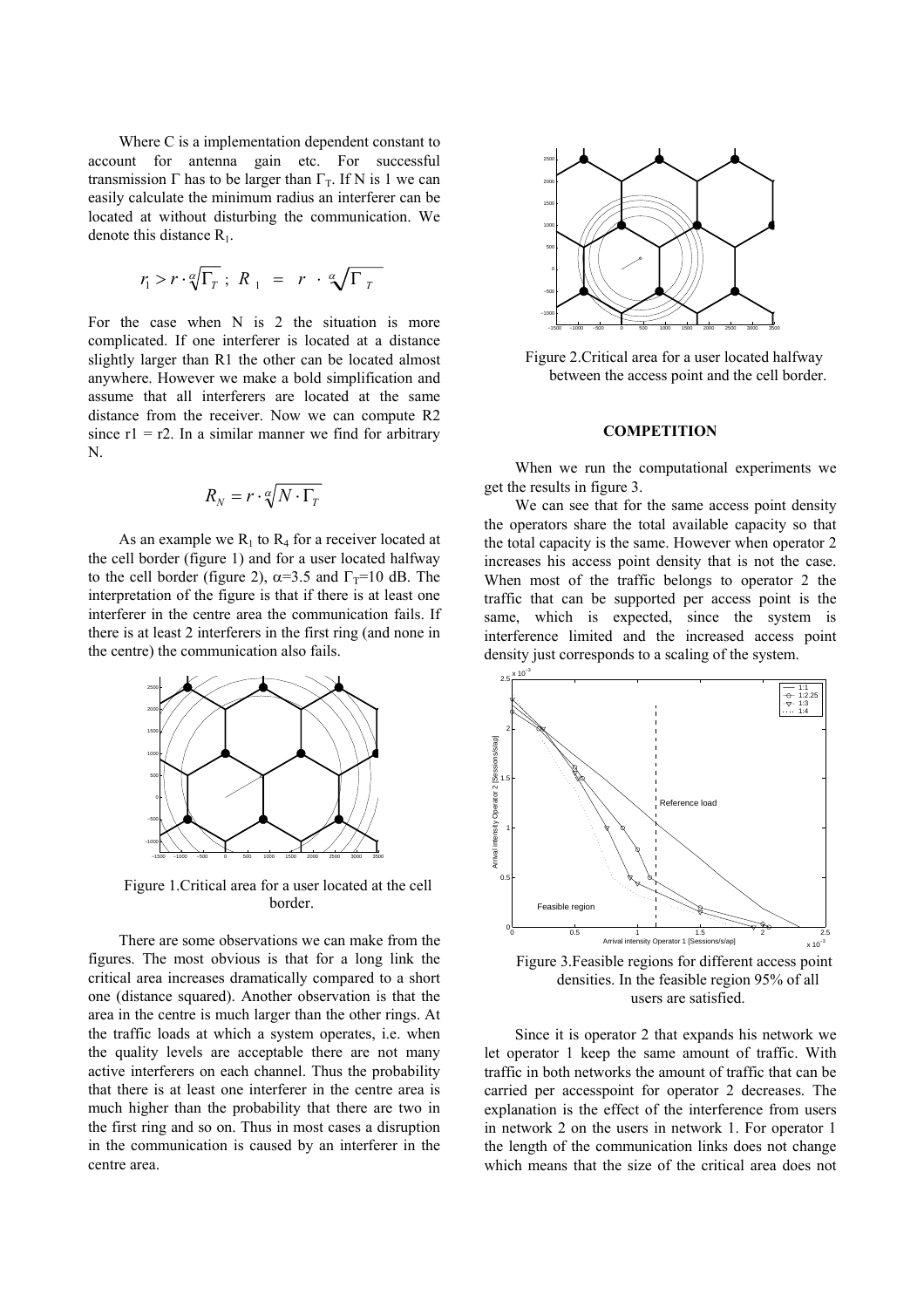change. Thus it is not possible for operator 2 to increase traffic since it really does not matter if it is one access point with high traffic in the critical are that creates interference or many access points with lower traffic in the same area.

We define the cost as the number of users, or rather the number of sessions, that can be supported divided by the number of access points the operator has. It may be a little different than the common view of infrastructure cost where the cost for the infrastructure has a very high fixed cost and very low per user cost. However here we assume that access points can be deployed to increase capacity where it is needed. In the long runt the capacity of the network is then proportional to the number of access points. In the cost definition there is an implicit assumption that the cost of the network is roughly proportional to the number of access points. This is a simplification but is fairly relevant if one considers that most of the network cost is related to cabling and so on.

It is easy to realise that our cost measure will change depending on how many users actually use the system. In addition the fraction of traffic each operator carries does influence the cost. Thus we select a reference case where both operators have the same access point density and the same traffic load. The load is such that we load the networks maximally.

When one of the operators (operator2) increases his access point density the results in figure 4 are obtained. We can see that the cost increases almost linearly with the access point density. The interpretation is that although there are more access points for the operator he cannot carry more traffic.



Figure 4.– Average cost per user as a function of access point density differences.

The increasing average cost for an operator is promising since it indicates that new operators can establish themselves in the market. It seems like there will be competition.

#### **ARE OPERATORS WILLING TO ENTER ?**

One problem with shared spectrum is that the capacity of the infrastructure depends on the traffic load of the other operators. Thus it becomes more difficult to predict the performance. This is not a desired property.



Figure 5.– Feasible regions for two operators with the same transmission power and when one operator uses 10 dB higher output power.

Another thing that may make predicting the capacity is that one operator breaks the etiquette rules. This may be done to achieve higher performance or to sabotage for other operators.

The problem here is to determine how easy it is to break the rules and what the effect will be. Here we look at two cases of rule breaking. The first case is when one operator tries to increase the output power. In this example we let one operator increase the output power with 10 dB. The results in figure 5 are then obtained.

We can see that there is not a lot to gain from breaking the rules by increasing output power. The reason is again the size of the critical area for a communication link. The size does not change a lot for only 10 dB increased output power. This is especially true for short communication links.

It is possible to imagine a set of etiquette rules that require operators to reduce load when the fraction of dissatisfied users become too high to keep the quality guarantees. In this scenario it is possible to gain benefits by breaking the rules. Consider the following example. In figure 6 the 5% outage line for operator 1 is plotted together with the 7% outage line for operator 2. Now assume that the rules state that the 5% outage line should be used for quality control purposes. Operator 2 breaks the rules by setting the target to 7% instead. What will happen in heavily loaded situations is that there will be too high outage for operator 1 who will remove users to keep the quality for the remaining ones. However this gives room for operator 2 to admit more